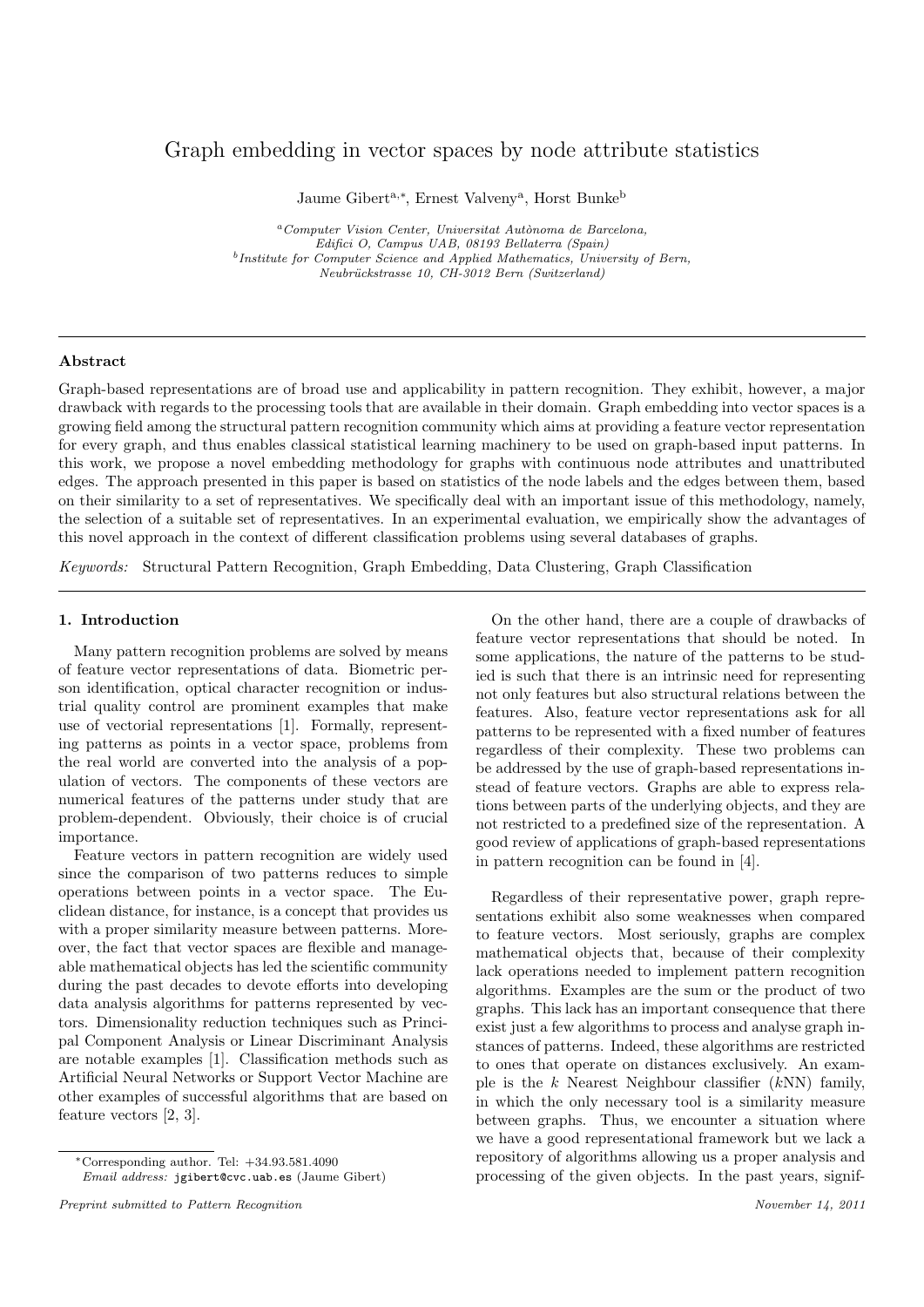icant effort has been put into bridging the gap between the structural representation of objects and the repository of algorithms for feature vector representations [5]. Two prominent lines of research can be found in the literature. These are graph kernels and graph embeddings in vector spaces.

Graph kernels is a natural way of making kernel machines applicable to graph-based representations. A kernel machine is any learning algorithm that only depends on scalar products between input patterns. This fact, in conjunction with the kernel trick (an implicit feature space where the kernel function is the standard dot product), allows one to apply kernel machines to graphs as long as a kernel function for graph instances is available. Various graph kernels have been proposed in the literature [6]. Diffusion kernels are based on the idea of building a kernel matrix for graph instances by exponentiating a similarity matrix between graphs [7, 8]. Convolution kernels build similarity measures between graphs by similarity measures between smaller parts of the same graphs, which in general are easy to infer [9, 10]. Finally, Random Walk kernels infer a similarity measure between two graph instances by calculating the number of common random walks they share [11, 12, 13]. An important and notable work that provides a unified framework for various graph kernels is [14].

A more general approach, which is not restricted to kernel machines, is the embedding of graphs into vector spaces. In order to provide access to all vector-based data processing algorithms, graph embedding methods associate a feature vector to every graph. Various examples of graph embedding can be found in the literature. A first family of algorithms can be found in the context of chemo-informatics. The authors of [15, 16] assign to every molecule (represented as a graph) a feature vector whose components are frequencies of appearance of specific knowledge-dependent substructures in the graph. Spectral-based embedding is another important approach. For instance, in [17], the authors extract features from a graph based on the eigen-decomposition of the adjacency and Laplacian matrices. Graph clustering and visualization is then performed by dimensionality reduction techniques on the extracted eigen-features. Another interesting spectral approach is the one proposed in [18]. The authors show how the spectral matrix of the Laplacian of a graph can be used to construct symmetric polynomials, the coefficients of which can be employed as graph features. A last spectral-based approach is [19]. The polynomial coefficients of the Ihara zeta function of a given graph are used for describing its structure and topology. Such features can be regarded as the spectrum of the Perron-Frobenius operator. Finally, based on the dissimilarity representation studied in [20, 21], the authors of [22] propose to classify and cluster graphs using a vectorial representation whose components are features expressing the distances to a set of predefined prototype graphs.

All of these approaches have their individual strengths

and weaknesses. For instance, the methods based on finding subgraphs are capable of adding specific domain knowledge to the representation since they can look for relevant substructures to the problem to be solved. However, finding these substructures in a given graph can be computationally challenging. Spectral methods provide solid theoretical insight into the meaning of the extracted features, but they remain restricted to graphs without node labels. Moreover, they are sensitive to structural errors such as missing or spurious node and edges. The dissimilarity embedding can handle arbitrary graphs and add domain specific knowledge since the distance in use is the graph edit distance. On the other hand, graph edit distance is costly to compute and thus is the embedding method.

The contributions of this work are twofold. In the first place, we present a novel graph embedding methodology for graphs with continuous node attributes based on different statistics on the node labels and the edge relations between them. The fact that node attributes are continuous demands for a first step in which these attributes are discretized and a set of representative nodes are located in the attribute's space. Given node representatives, the nodes are evaluated for similarity to the representatives and thus, only statistics on the representatives are taken into account. The second contribution of the present paper addresses an inherent issue of the proposed embedding methodology. As the set of representatives for the node attributes is of crucial importance, we propose and experimentally evaluate different clustering algorithms to perform the selection of these representatives. The proposed approach to graph embedding is conceptually simple and computationally faster than the embedding methods discussed before. As our experimental results suggest, the new embedding procedure provides vector representations of graphs that can compete with state of the art methods for graph classification.

A preliminary version of this work appeared in [23]. The current paper puts the proposed methodology into a more general context and relates it to other graph embedding algorithms. Also, the experimental evaluation has been enlarged by testing on more databases of graphs. This work furthermore extends the approach proposed in [24] from the case of discrete to continuous labels and thus makes it applicable to a much wider spectrum of applications.

The rest of the paper is organized as follows. The notation and background concepts related to graphs and graph matching are introduced in the next section. In Section 3 we propose our novel methodology of embedding a graph into a vectorial space by counting frequencies of node attributes and their respective edge relations. In Section 4, we discuss the different algorithms that are used in this work to select a set of node attribute representatives. Then, in Section 5, we present the results of an experimental evaluation of the proposed methodology in terms of classification rates for different datasets of graphs using different classifiers. Finally, Section 6, concludes the article by highlighting the main points of this work and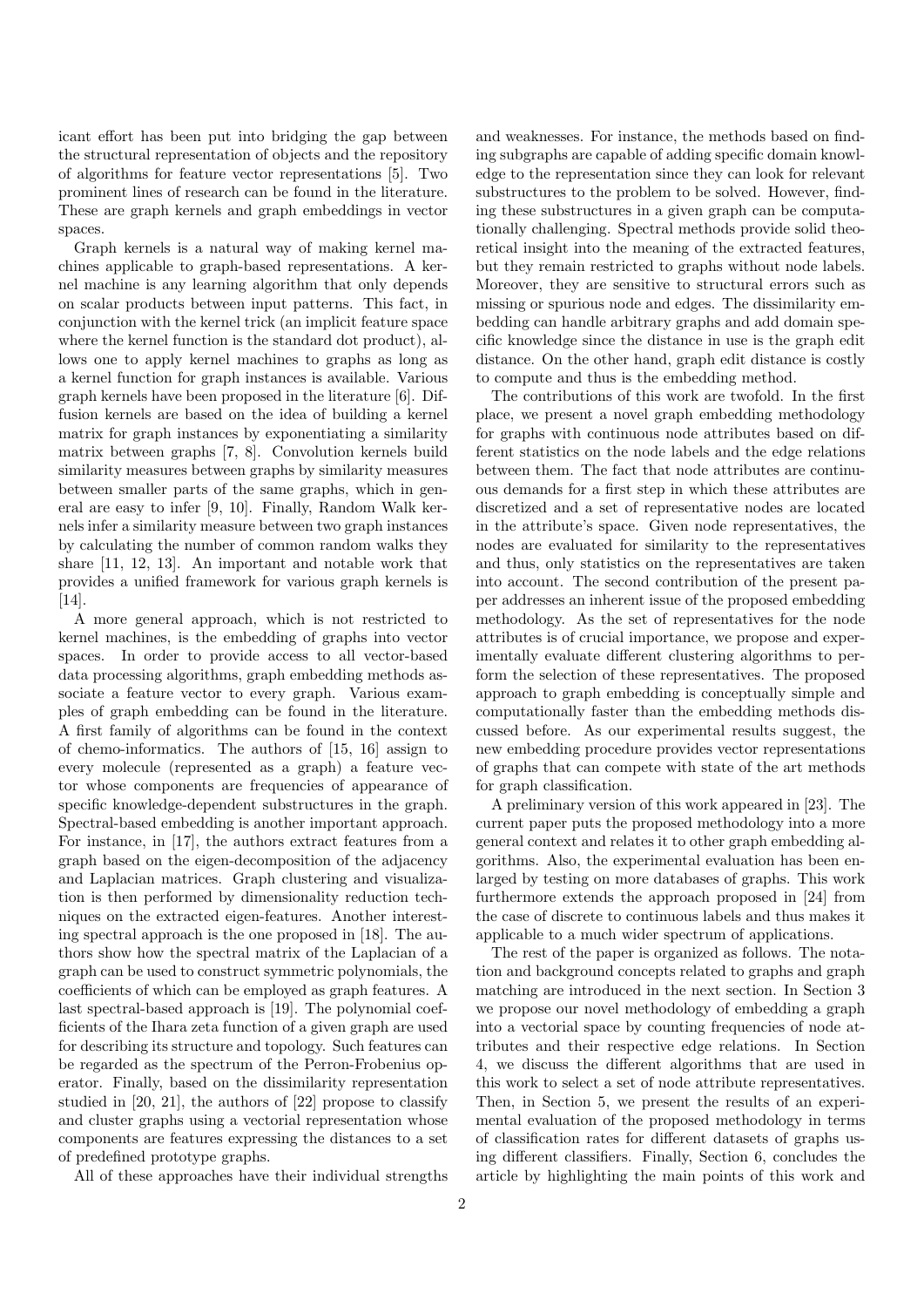discussing open questions and possible future research.

## 2. Concepts and terminology

In this section, we introduce our basic notation and give a summary of the main concepts related to graphs and graph matching.

**Definition 1 (Graph).** A graph g is a four-tuple  $g =$  $(V, E, \mu, \nu)$ , where V is a non-empty set of nodes,  $E \subseteq$  $V \times V$  is the set of edges,  $\mu : V \longrightarrow L_V$  is the node labelling function and  $\nu : E \longrightarrow L_E$  is the edge labelling function.  $L_V$  and  $L_E$  are the corresponding sets of labels for the nodes and edges, respectively.

An edge  $e \in E$  in a graph g is usually represented by its source and its target nodes,  $e = (u, v)$ . A graph is called undirected when for all edge  $(u, v) \in E$  there also exists the edge  $(v, u) \in E$ . A path of length n is a sequence of  $n + 1$ nodes  $(v_1, ..., v_{n+1})$ , where  $v_j \in V$ ,  $\forall j \in \{1, ..., n+1\}$ and  $(v_i, v_{i+1}) \in E, \forall i \in \{1, \ldots, n\}.$  The sets of labels can be of any type, thus allowing for different families of graph representations. For instance, they can be finite alphabets, sets of numbers, or even sets of vectors. A special labelling function is the one that maps every node (or edge) to the same label, called the null label  $\epsilon$ . In this situation the graph is said to be node unattributed (or edge unattributed). When one of the labelling functions is of this special type, we can omit the respective labelling function in the definition of the graph. For instance, an edge unattributed graph is defined by  $q = (V, E, \mu)$ . In this paper, we will work with undirected and edge unattributed graphs whose node labelling sets are always  $L_V = \mathbb{R}^d$ , for some  $d \geq 1$ .

Graph matching is the process by which one is capable to tell how similar or dissimilar two graphs are. Graph matching techniques can be split into two main categories, namely, exact and inexact graph matching. Exact graph matching aims at deciding whether there is a one-to-one map from the nodes of one graph to the nodes of the other graph respecting the topology and the labelling characteristics of the involved graphs. Such a map is called a graph isomorphism and, if there exist a graph isomorphism, the two corresponding graphs are called isomorphic. In the context of exact graph matching, similarity measures can be defined by means of maximum common subgraph and minimum common supergraph [25, 26, 27]. However, such approaches are often not applicable to pattern recognition problems since the extraction of graphs from patterns is usually a noisy procedure that leads to errors and distortions. Thus, more general algorithms are needed.

The second category of graph matching algorithms consists of error-tolerant, or inexact, methods. Because of its broad applicability, and because it will serve us as a reference system to compare our methodology with, we mention here graph edit distance as the main paradigm of error-tolerant graph matching [28, 29, 30].



Figure 1: Two non-isomorphic graphs with the same vectorial representation counting node label appearances.

Briefly, the similarity of two graphs by means of the edit distance is based on the idea that there should not be a high distortion between two similar graphs, this is, the more similar two graphs are, the less distortion is need to transform one into the other. A set of edit operations with their implicit costs are defined in terms of substitutions, deletions and insertions of nodes and edges. An edit path is a set of operations that convert one graph into the other. The edit distance of two graphs is thus defined as the cost of the cheapest path between the two graphs. This definition applies to arbitrary graphs and, by means of the cost function, one can incorporate domain specific knowledge into the graph comparison process.

### 3. Graph Embedding by node representatives

In this section we give a formal description of our novel graph embedding procedure. We define the embedding of a graph into a vector space in terms of single and binary relations between node representatives.

#### 3.1. Basic approach

Given a graph  $g = (V, E, \mu)$ , a simple vectorial representation of  $g$  is, for instance, the one that takes, as each component, the number of times a specific node label appears in the graph, i.e.,

$$
\mathbf{x}_g = (\#(l_1, g), \#(l_2, g), \dots, \#(l_n, g)), \tag{1}
$$

where  $\#(l_i, g)$  refers to the frequency that  $l_i$  happens to be the label of any node of graph g. For example, both graphs  $g_1$  and  $g_2$  in Fig. 1 have two labels A, one B and one C. Their respective vectorial representation in this form would be  $x_{q_1} = x_{q_2} = (2, 1, 1).$ 

In the simple example of Fig. 1, on gets the same vectorial representation from both graphs, although the graphs differ in their edge structure. Thus, more components should be added to the vectors in order to make this representation more discriminative. In the context of bioinformatics, in reference [24] this vectorial representation is enriched by considering not only the labelling frequencies but also the frequencies of the structural links between any two different nodes according to their corresponding attributes. More precisely, the vector representation (1) is enriched by  $\mathcal{O}(n^2)$  components of the form

$$
\#(l_i \leftrightarrow l_j, g),\tag{2}
$$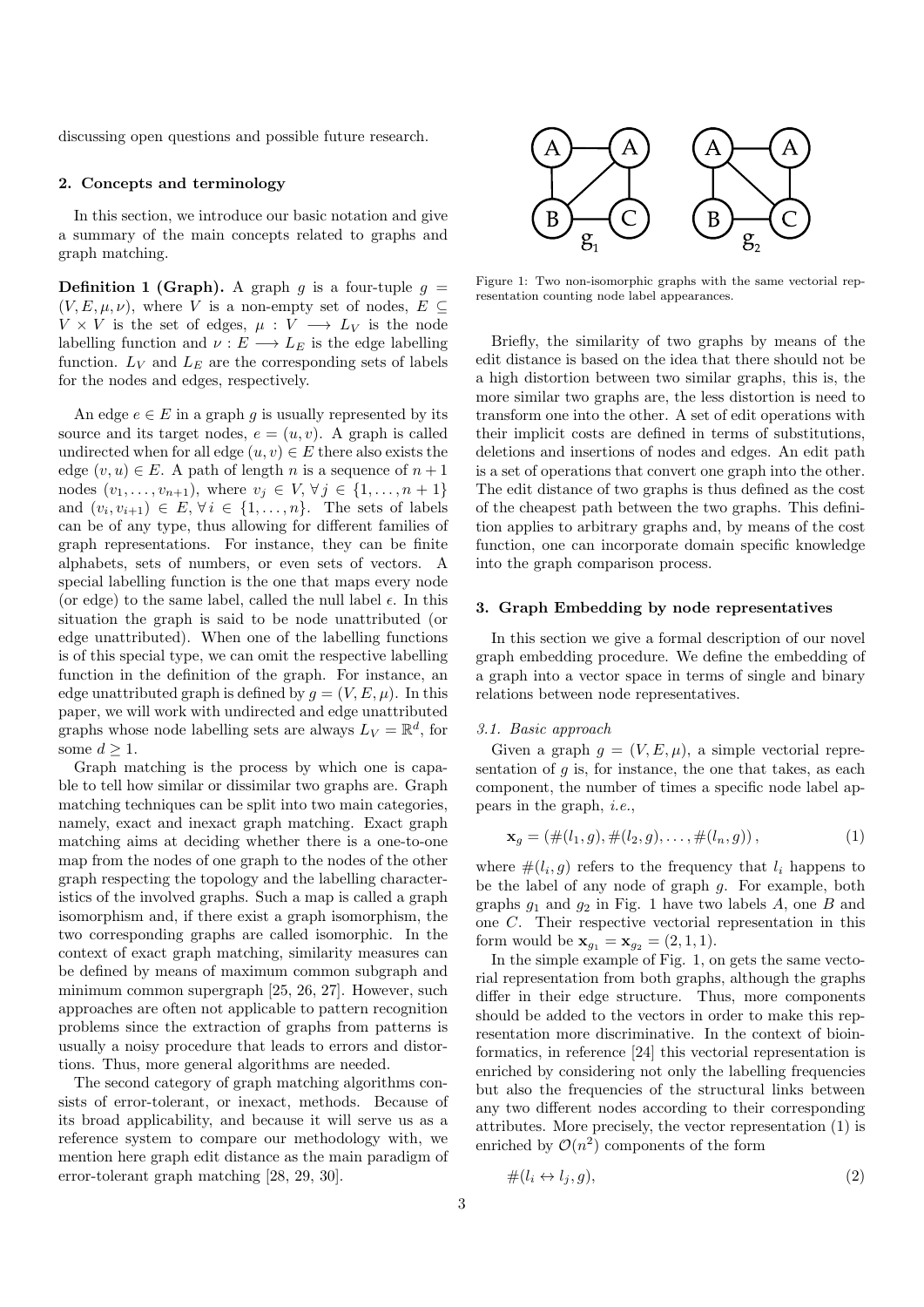counting how many edges between every pair of node labels occur in a given graph. With this information at hand, the vectors  $\mathbf{x}_{g_1}$  and  $\mathbf{x}_{g_2}$  will no longer be equal because the features  $\#(A \leftrightarrow B, g)$  and  $\#(A \leftrightarrow C, g)$  are, in fact, different. In the following order,

$$
\mathbf{x}_g = (\#(A,g), \#(B,g), \#(C,g),
$$
  

$$
\#(A \leftrightarrow A,g), \#(A \leftrightarrow B,g), \#(A \leftrightarrow C,g),
$$
  

$$
\#(B \leftrightarrow B,g), \#(B \leftrightarrow C,g), \#(C \leftrightarrow C,g)),
$$
 (3)

the vectors  $\mathbf{x}_{g_1}$  and  $\mathbf{x}_{g_2}$  become

$$
\mathbf{x}_{g_1} = (2, 1, 1, 1, 2, 1, 0, 1, 0),
$$
  

$$
\mathbf{x}_{g_2} = (2, 1, 1, 1, 1, 2, 0, 1, 0).
$$

Obviously, these two vectors are now a more proper representation of the graphs in Fig. 1.

With respect to the complexity of the construction of such a vector, it is worth mentioning the fact that all features that are being considered can be obtained by just visiting the nodes of the graph and their respective entries in the adjacency matrix. Other embedding methodologies look for paths or cycles in the graphs with the same label sequence [15, 16]. These procedures and others based on finding substructures in the graphs require for more expensive operations. The embedding based on (1) and (2) is a particular case of them, in which we look for paths of length 0 (labels of the nodes) and paths of length 1 (edges between nodes with specific labels).

Another key issue to notice at this point is the nature of the graphs to which the method according to (1) and (2) is applicable. There is no restriction on the nature of the graphs from which we can extract such a vectorial representation. This is, there is no specification about the set of node labels. Nevertheless, it seems clear that counting frequencies of node labels in the graph is only feasible if such labels are discrete. If they were continuous, the proposed procedure would lead to highly sparse vectors of possibly infinite dimensions (depending on whether we consider all possible labelling values or not). The work described in this paper is mainly concerned with the application of this methodology to graphs whose nodes have continuous labels.

# 3.2. Transition to the continuous case: node attribute representatives

From now on, we consider the case where the set of node labels is  $L_V = \mathbb{R}^d$ . We propose a methodology that is based on the idea that the more similar two node labels are the more likely they should be considered the same. In other words, the nodes of the graphs are assigned to some representatives of the node labels in terms of Euclidean similarities, and then only statistics of these representatives are counted as features in the vectorial representation of the graph. As representatives of a set we chose those points -not necessarily in the set- that best represent the

whole set, just as the classical cluster analysis techniques do.

We now formally describe the complete embedding methodology. Suppose we are given a set of  $N$  graphs  $\mathcal{G} = \{g_1, \ldots, g_N\}$ . Each of these graphs has nodes with continuous attributes. This is, for all  $i \in \{1, \ldots, N\}$ , the set of nodes attributes is  $L_{V_i} = \mathbb{R}^d$ . Let  $\mathcal{P} \subset \mathbb{R}^d$  be the set of all node labels in all the graphs of  $G$ . Furthermore, let  $W = \{w_1, \ldots, w_n\}$  be a set of *n* representatives of all vectors in  $P$ . In Section 4 we describe different approaches for defining such sets of vectors. Elements in  $W$  do not necessarily belong to  $P$ . The node to representative map is a function assigning every node of a given graph to the vector in the representative set which is closer to the label of the node. Formally, for every graph, we have

$$
\lambda_h: V \longrightarrow \mathcal{W}
$$
  

$$
v \longrightarrow \lambda_h(v) = \underset{w_i \in \mathcal{W}}{\text{argmin}} \parallel \mu(v) - w_i \parallel_2
$$
 (4)

where  $\|\cdot\|_2$  stands for the Euclidean metric.

Using this function, we can redefine the concept of appearance of a specific label by checking how many nodes have been assigned to this specific label. This is, given a graph  $q = (V, E, \mu)$  and a representative set W, the frequency of a representative  $w_i \in \mathcal{W}$  is

$$
U_i = \#(w_i, g) = |\{v \in V | w_i = \lambda_h(v)\}|.
$$
 (5)

Similarly, the frequency of a specific relation between two representatives is defined as

$$
B_{ij} = #(w_i \leftrightarrow w_j, g) = |\{(u, v) \in E | w_i = \lambda_h(u) \land w_j = \lambda_h(v) \}|.
$$
 (6)

It is important to notice the symmetry of the features  $\#(w_i \leftrightarrow w_i, g)$  as long as the involved graph g is undirected. Because of this symmetry, we will consider each such feature once instead of both  $\#(w_i \leftrightarrow w_j, g)$  and  $#(w_j \leftrightarrow w_i, g).$ 

Definition 2 (Graph Embedding). Given a set of node representatives  $W = \{w_1, \ldots, w_n\}$ , we define the embedding of a graph  $q$  into a vector space as the vector

$$
\varphi_{\mathcal{W}}(g) = (U_1, \dots, U_n, B_{11}, \dots, B_{ij}, \dots, B_{nn}), \qquad (7)
$$

where  $1 \leq i \leq j \leq n$ ,  $U_i = \#(w_i, g)$  and  $B_{ij} = \#(w_i \leftrightarrow w_j)$  $w_i, q$ .

Let us illustrate this definition with an example. In Fig. 2, all the nodes of the four depicted graphs have attribute values that are close to either one of the following points:  $\{(0,0), (0,1), (1,0), (1, 1)\}.$  These four points are a natural set of representatives for the whole set of node labels of the four different graphs. By using this set of representatives, we would have four different node labels and, for example, the node of the leftmost graph with label  $(0, 0.8)$ , will count as an appearance of its closest representative  $(0, 1)$ ,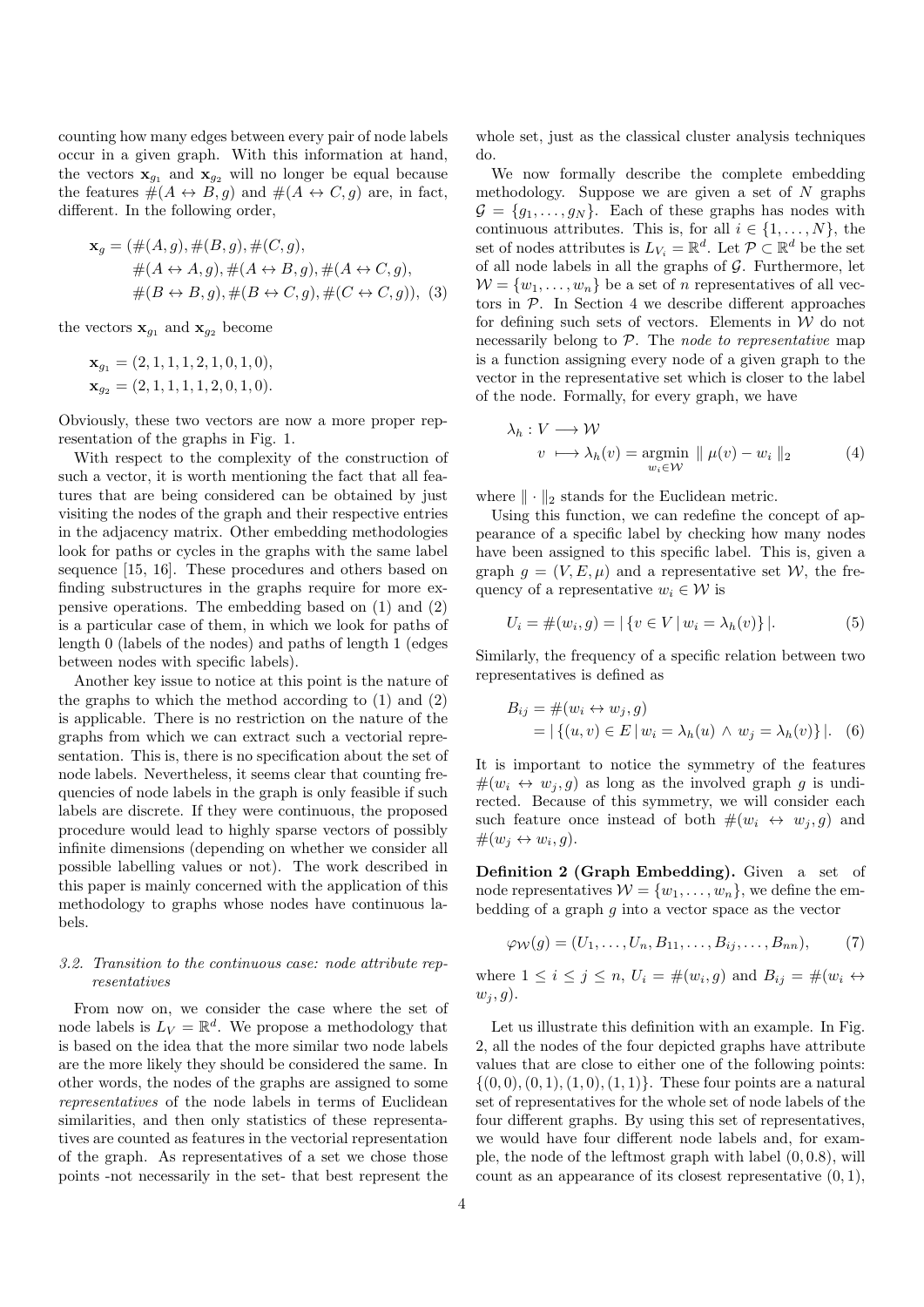

Figure 2: Four graphs whose node attributes from  $\mathbb{R}^2$  are all around one of the four representatives  $\{(0,0), (0,1), (1,0), (1,1)\}$ .

thus incrementing the corresponding  $U_i$  feature by one. Regarding the relations between labels, the  $B_{ij}$  features, the edge in the second graph connecting the nodes with labels  $(0.2, 1.1)$  and  $(0.9, 0)$ , would count as an appearance of the relation between the representatives (0, 1) and  $(1, 0)$ , which are the corresponding nearest representatives to the node attributes.

Given a dataset of graphs, the graph embedding methodology we propose strongly depends on the set of representatives of the nodes. We will experimentally show the effect of choosing such set of representatives by different approaches and also of different size.

### 3.3. The fuzzy version

In noisy situations, it might be the case that a node label is between two representatives, and there is no clear rule telling us to which representative the node should be assigned. Also, a node label could be far away from all representatives such that no element of  $W$  is actually a proper representative of the node. These are typical situations where a soft rather than a hard assignment can be beneficial. Fuzzy clustering assigns to every node a certain degree of belongingness to every cluster, rather than saying that a node is assigned to just one representative [1, 31]. In this work, we also address this situation and propose a fuzzy version of the graph vectorization procedure.

While Definition 2 is still our basic embedding approach, the features  $U_k$  and  $U_{ij}$  will be redefined. Eq. (4) is no longer usable for the assignment of nodes to representatives and every node will be given a certain degree of assignment to every representative. Formally, we define the function

$$
\lambda_s: V \longrightarrow S_n^+ \subset \mathbb{R}^n
$$
  

$$
v \longrightarrow \lambda_s(v) = (p_1(v), \dots, p_n(v)),
$$
 (8)

where  $p_i(v) = P(v \in w_i)$  is the probability of the node v being assigned to the representative  $w_i$  and  $S_n^+$  is the positive orthant of the  $L_1$ -hypersphere in  $\mathbb{R}^n$ . In other words, we put these degrees of belongingness under a probability framework in order to ease the methodology, while requiring that  $p_i(v) \geq 0$  and  $\sum_{i=1}^n p_i(v) = 1$ .

In this situation, the appearance frequency of a certain representative, Eq. (5), has to be reformulated in term of the probabilities of belongingness for all nodes in the graph. This leads to

$$
U_i = \#(w_i, g) = \sum_{v \in V} p_i(v).
$$
 (9)

When there is an edge between two nodes in the graph,  $(u, v) \in E$ , the fact that nodes are assigned to representatives according to Eq. (8), makes it unclear how one should compute the features  $U_{ij}$ . Assume we have available the corresponding fuzzy assignment representations of the source and the target nodes:

$$
\lambda_s(u) = (p_1(u), \dots, p_n(u)),
$$
  

$$
\lambda_s(v) = (p_1(v), \dots, p_n(v)).
$$

From these two vectors of probabilities we need to find out how much the edge  $(u, v)$  is contributing to the relation between two representative points. We handle this situation using two different approaches.

1) The first one is the naive and conservative approach in which the edge only contributes to the relations of the representatives with maximum probability. This is, if  $w_t$ is the representative to which the node  $u$  has maximum probability of belongingness and  $w_s$  the corresponding one for the node  $v$ , then the edge  $(u, v)$  will only count as a relevant relation between the representatives  $w_t$  and  $w_s$ . Formally,

$$
B_{ij} = \#(w_i \leftrightarrow w_j, g) = \sum_{(u,v) \in E} \delta_{ij}(u, v), \tag{10}
$$

where

$$
\delta_{ij}(u,v) = \begin{cases}\n1, & \text{if } w_i = \underset{w_k \in \mathcal{W}}{\operatorname{argmax}} p_k(u) \\
& \text{and } w_j = \underset{w_k \in \mathcal{W}}{\operatorname{argmax}} p_k(v), \\
0, & \text{otherwise.} \n\end{cases}
$$
\n(11)

This procedure for constructing the  $B_{ij}$  features will be referred to the max assignment, since we only take into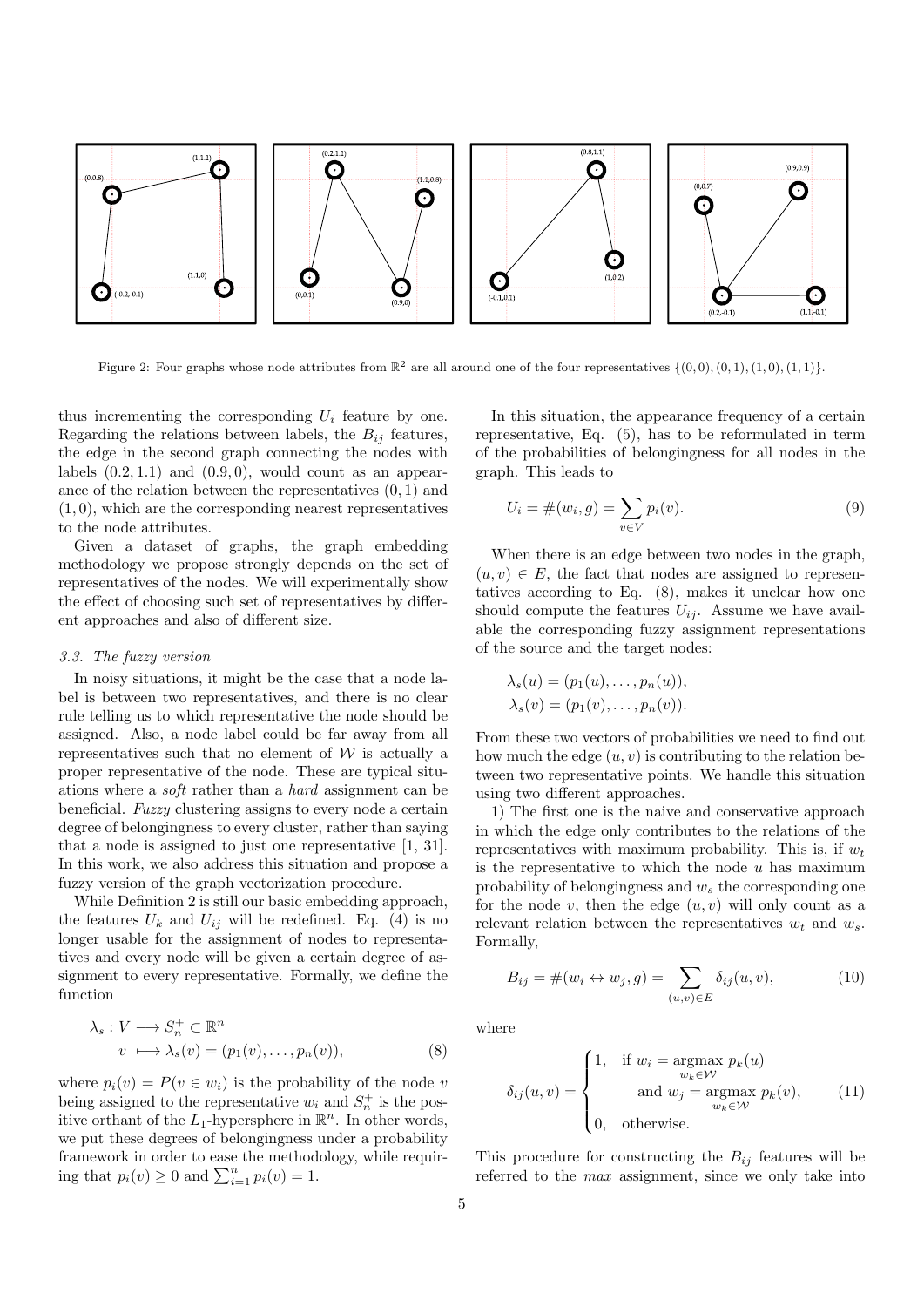account the edge relation from the most (maximum) probable representative of one node to the most (maximum) probable representative of the other one.

2) The second approach is going to keep considering all possible assignments from one node to the other, and thus, and edge  $(u, v) \in E$  will contribute to all relations between any two representatives. In particular, we call this approach the all assignment method since all probabilities are taken into account. In particular, we define

$$
B_{ij} = #(w_i \leftrightarrow w_j, g)
$$
  
= 
$$
\sum_{(u,v)\in E} p_i(u)p_j(v) + p_j(u)p_i(v).
$$
 (12)

The intuition behind (12) is based on walks of length 1 on the graph. The edge  $(u, v) \in E$  of a graph g will contribute to the relation  $w_i \leftrightarrow w_j$  the amount of probability of travelling from the part of u assigned to  $w_i$  to the part of v assigned to  $w_j$ , this is,  $p_i(u)p_j(v)$ . Then, since we work with undirected graphs, we should also consider the path back and aggregate the probability of travelling from the part of v which is assigned to  $w_i$  to the part of u assigned to  $w_j$ , *i.e.*,  $p_j(u)p_i(v)$ .

#### 3.4. Discussion

As already stated above, the main idea behind this methodology is that similar nodes will count for the same feature with similar weights. We assume there is an intrinsic topological model for every category in a given database of graphs and by this approach we believe that we can extrapolate such model, via undoing possible deformations on the different instances of a certain class.

This way, it seems reasonable that the methodology is going to perform well on graphs whose continuous attributes of the nodes describe positions on the plane. Indeed, as we will see later (Section 5), the results confirm this hypothesis since we work on graphs of this kind and the results are quite satisfactory. Moreover, this point is reinforced by the fact that in those cases where we have severe deformations, the proposed methodology does not perform properly, and this is because such high degree of distortion makes it impossible to discover the intrinsic model for each class.

Nevertheless, we believe that this methodology is going to perform well with graphs with higher dimensional node attributes for the same reasons, but this is out of the scope of this work. Also, as proven in other works [24, 32], the methodology is discriminative enough for graph whose nodes are labelled with discrete attributes.

#### 4. Selection of representatives

Selecting a proper set of representatives for the set of all graphs in a given dataset is a crucial issue in the proposed embedding methodology. This section focuses on describing four different approaches of classical cluster analysis in order to select representatives. Two of the considered methods are hard methods and two are soft (fuzzy) ones. For the rest of this section, let  $\mathcal{P} \subset \mathbb{R}^d$  be a set of m labels from which we want to extract a set  $W$  of n representatives.

## 4.1. Spanning prototypes

The first representative (hard) selector considered in this work is an approach that tries to find points as much uniformly distributed as possible within the whole range of points at hand [21]. The algorithm starts by selecting the point that minimizes the sum of distances to all the other points (called the median vector) and then, it keeps adding points to the representative set by iteratively selecting the point which is furthest away -the one maximizing the minimum distance- to the already selected set of representatives. The algorithm stops when a predefined number of points is obtained.

The algorithm is capable to find a set of representative vectors W that *span* the whole range of points in  $\mathcal P$  as uniformly as possible.

#### 4.2. kMeans algorithm

The second hard selector for the set of representatives is the very well-known kMeans clustering algorithm [1]. Briefly, this algorithm starts by initializing the set of cluster centres  $W$  to some random points and then assign each point in  $\mathcal P$  to its closest centre. The set  $\mathcal W$  is updated as the mean of all points assigned to the same cluster. These steps run iteratively until there are no changes in the set  $W$ .

A common problem one encounters using this algorithm is the uncertainty in the results due to the random initialization of the set  $W$ . A possible solution is to repeat the experiment a certain number of times and finally average the results. In our case, the kMeans algorithm is always deterministically initialized with a set of points of fixed size using the spanning prototypes described in the previous section.

#### 4.3. Fuzzy kMeans

The next approach for the selection of representatives is the Fuzzy kMeans algorithm [1]. Its main idea is to assign to a point  $x \in \mathcal{P}$  a degree of belongingness to each cluster center in  $W$ , which is inversely proportional to the distance between  $x$  and the cluster center. This leads to

$$
p_i(x) = \alpha \cdot \left(\frac{1}{\|x - w_i\|_2}\right)^s, \tag{13}
$$

where  $\alpha$  is a constant assuring that  $\sum_{i=1}^{n} p_i(x) = 1$  and s is a parameter that controls the amount of fuzzyness the user is giving to the assignment. The larger s is the more weight is given to points close to the centres. In our experiments we use  $s = 2$ .

The algorithm is basically the same as kMeans, although the assignment from points to clusters is made by means of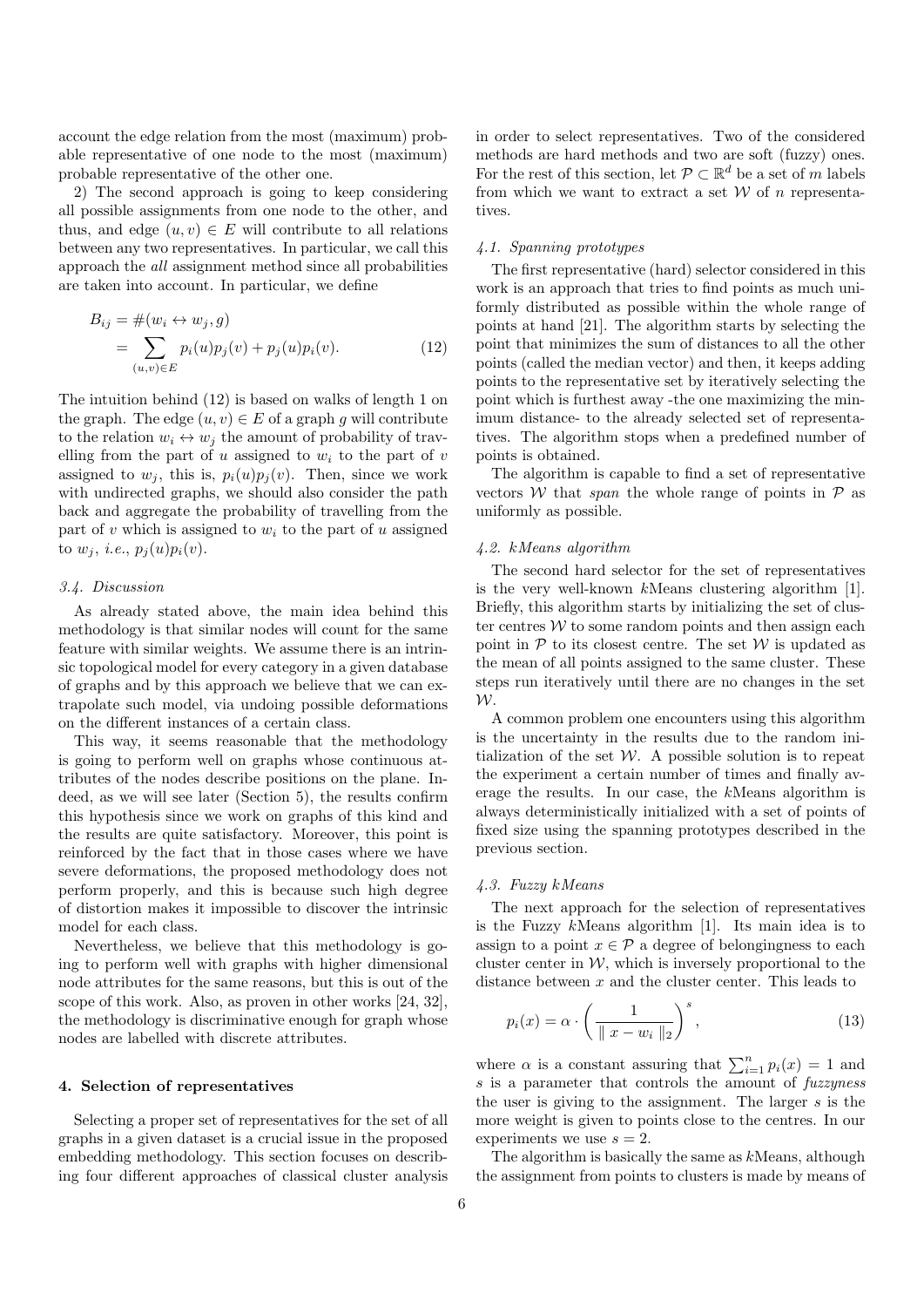Eq. (13), and the update of the clusters at each iteration is done by a weighted mean of all points (weighted by their degree of belongingness to each specific cluster). To avoid uncertainty, we also initialize the algorithm using the spanning prototypes.

#### 4.4. Mixture of Gaussians

As the last representative set selector, we make use of an important probabilistic framework in which all the data are assumed to be generated by a model in which several probability distributions are involved. In particular, we make use of a Gaussian Mixture Model (GMM) or Mixtures of Gaussians [1]. Technically, the set of points in  $P$ is generated by

$$
f(x) = \sum_{i=1}^{n} \pi_i \mathcal{N}(x \mid \mu_i, \Sigma_i), \tag{14}
$$

which is a linear mixture of  $n$  Gaussian densities  $\mathcal{N}(\cdot | \mu_k, \Sigma_k)$ , where  $\mu_k$  is the mean vector and  $\Sigma_k$  the covariance matrix. The parameters  $\pi_k$  are usually called mixing coefficients and can be understood as probability weights for the mixture components. The estimation of the involved parameters (mixing coefficients, means and covariances) is usually done by maximization of the loglikelihood of the mixture with respect to the parameters. In our experiments, this estimation has been carried out by means of the Expectation-Maximization (EM) algorithm [33, 34].

Note that in this scenario the set of representatives  $W$  is no longer a set of points but a set of probability (Gaussian) densities. We can thus assign the degree of membership of a point x to a certain representative  $w_i = \mathcal{N}(\cdot | \mu_i, \Sigma_i)$  by the probability

$$
p_i(x) = \beta \cdot \mathcal{N}(x \mid \mu_i, \Sigma_i), \tag{15}
$$

where  $\beta$  will be again a constant making  $\sum_{i=1}^{n} p_i(x) = 1$ .

For the initialization of the parameters in the EM algorithm we use the kMeans results as described above. For a Gaussian  $\mathcal{N}(\cdot | \mu_i, \Sigma_i)$ , its mean  $\mu_i$  is initialized as the *i*-th kMeans cluster centres, the mixing coefficient  $\pi_i$  is the amount of point mass assigned to this cluster and the covariance  $\Sigma_i$  is the covariance matrix of the data that were assigned to the i-th kMeans cluster.

# 4.5. Summary

We here briefly summarize the different configurations of the presented graph embedding methodology. In the hard case of the representative set construction we have two configurations:

- Spanning prototypes (hard assignment)
- $k$ Means (hard assignment)

while for the *soft* methodologies we have two ways of constructing the representative sets -and thus to assign nodes of the graphs-, and also two ways of constructing the  $U_{ij}$ features. This leads to another four embedding configurations:

- Fuzzy  $k$ Means + Soft max edge assignment
- Fuzzy  $k$ Means + Soft *all* edge assignment
- Mixture of Gaussians  $+$  Soft max edge assignment
- Mixture of Gaussians  $+$  Soft *all* edge assignment

In the experimental part of this work (see Section 5), we will test these six embedding configurations on different datasets to get more insight into the strength of the proposed methodology.

#### 5. Experimental evaluation

In this section we present different experiments that will illustrate the strengths of the proposed embedding methodology and provide insight into the different configurations summarized in Section 4.5. We will evaluate our vectorial representation of graphs in terms of accuracy rates achieved in the context of different classification tasks on different sets of graphs. The next subsections describe the databases that have been used, the reference systems we compare our methodology with, the validation of the proposed embedding configurations and, finally, the results.

#### 5.1. Databases of graphs

In this work, we have considered both synthetic and real datasets of graphs. All datasets are publicly available from the IAM graph database repository [36].

The first three datasets of graphs are the Letter Databases, which represent synthetic distorted letter drawings. Starting from a manually constructed prototype of every of the 15 Roman alphabet letters that consist of straight lines only, different degrees of distortion are applied: low, medium and high. Each ending point of a line is represented by a node of the graph and labelled with its  $(x, y)$  coordinates. Unlabelled edges represent the existing lines in the letters by linking the corresponding nodes.

The fourth graph dataset is the GREC Database [37], which represents architectural and electronic symbols under different levels of noise. Depending on the level of noise, different morphological operations are applied to the symbols until lines of one pixel width are obtained. Intersections and corners of such lines constitute the set of nodes, which are labelled with their position on the 2 dimensional plane.

The next set of graphs is the Digits database. This data set is representing handwritten digits [38]. The digits were originally acquired by recording the pen position at constant steps of time. The sequence of  $(x, y)$  coordinates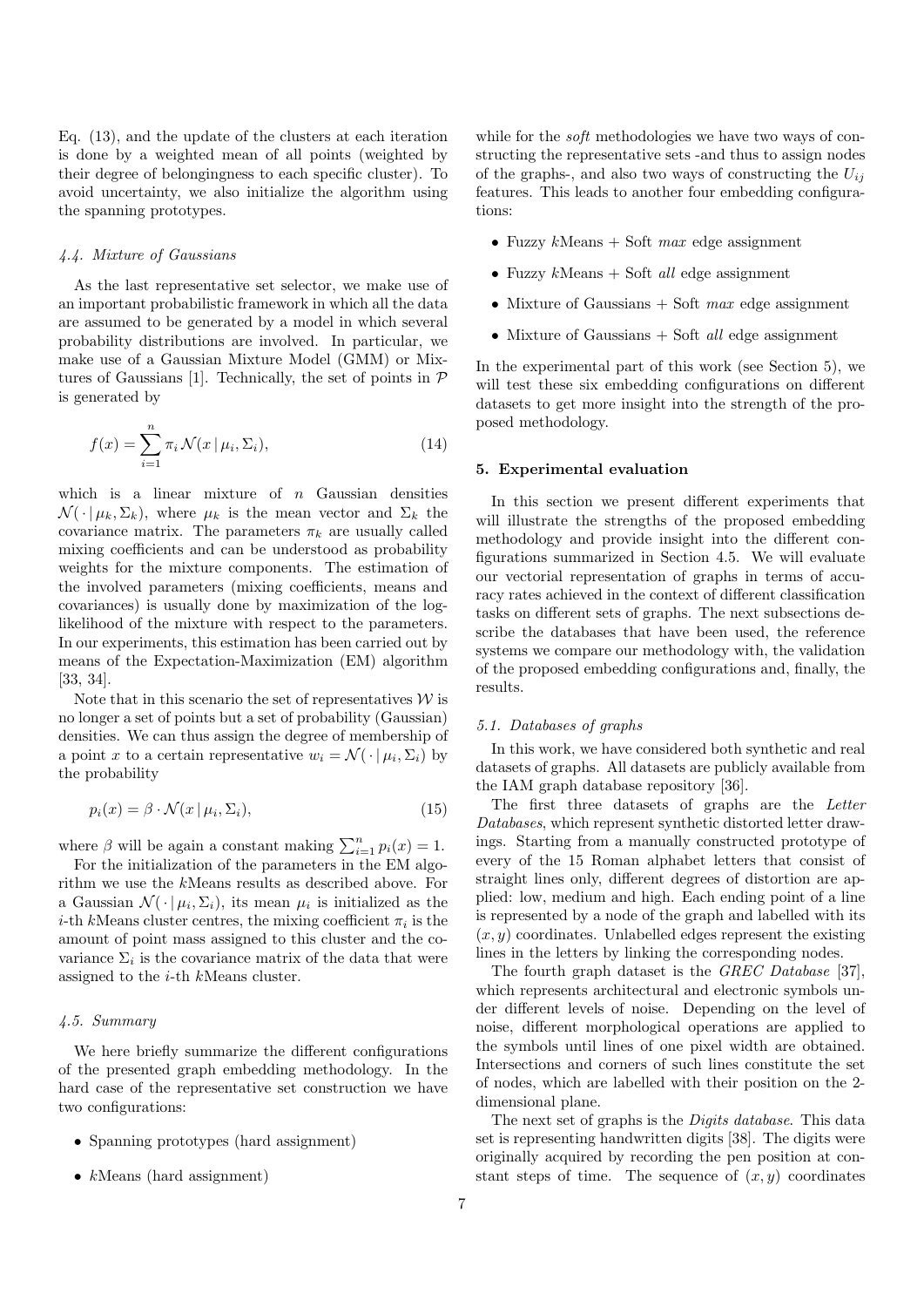Table 1: Characteristics of the different datasets. Size of the training  $(tr)$ , validation (va) and test (te) sets, the number of classes ( $\#Cls$ ), the average number of nodes and edges (An/Ae) and the maximum number of nodes and edges (Mn/Me)

| <b>Dataset</b> | Size<br>tr, va, te | $\#\mathrm{Cls}$ | An/Ae     | Mn/Me  |
|----------------|--------------------|------------------|-----------|--------|
| Letter low     | 750, 750, 750      | 15               | 4.7/3.1   | 8/6    |
| Letter medium  | 750, 750, 750      | 15               | 4.7/3.2   | 9/7    |
| Letter high    | 750, 750, 750      | 15               | 4.7/4.5   | 9/9    |
| GREC           | 286, 286, 528      | 22               | 11.5/12.2 | 25/30  |
| Digits         | 1000, 500, 2000    | 10               | 8.9/7.9   | 17/16  |
| Fingerprints   | 500, 300, 2000     | $\overline{4}$   | 5.4/4.4   | 26/25  |
| COIL           | 2400, 500, 1000    | 100              | 21.5/54.2 | 77/222 |

constitute the set of nodes of the graphs (and their corresponding labels), while consecutive nodes are linked by an undirected edge.

The Fingerprint Database is the next database of graphs. It consists of graphs that are obtained from a subset of the NIST-4 fingerprint image database [39] by means of particular image processing operations. Ending point and bifurcations of the skeleton of the processed images constitute the  $(x, y)$ -attributed nodes of the graphs, plus some nodes that are inserted between these points. All points connected through a ridge in the image skeleton are connected with an unlabelled edge.

Finally, the COIL database is a subset of the COIL-100 database [40]. The original set of images is representing 100 different objects by taking samples of these objects at 5 degrees intervals of rotation. The set of graphs we use in this work is restricted to images at every 15 degrees of rotation only. Graphs are extracted by considering salient points in the images using the Harris corner detection algorithm [41], labelling these points with their corresponding coordinates on the plane, and linking points using a Delaunay triangulation.

Some of these datasets include edge labels which were not considered in the experiments. Each of the datasets is split into a training set, a validation set and a test set. In Table 1, the size of the results subsets and other relevant information concerning the datasets is provided.

#### 5.2. Reference systems

As already discussed before, there is an important lack of processing tools in the graph domain. For graph-based pattern classification we are mainly restricted to use a k Nearest Neighbour classifier based on the edit distance between graphs (any other distance measure could be used as well). This classifier will be our reference system in the graph domain. As for the edit distance computation, we use the suboptimal approximation described in [42].

The second reference system is a classifier on another embedding space. In particular, we use the embedding methodology proposed in [22]. A graph is represented as a vector the components of which are edit distances to a predefined set of prototypes. Formally, given  $P =$  $\{p_1, \ldots, p_n\}$  a set of graph prototypes, the dissimilarity

embedding of a graph  $g$  is defined as

$$
\phi_n^{\mathcal{P}}(g) = (d(g, p_1), \dots, d(g, p_n)), \tag{16}
$$

where  $d(q, p_i)$  is the edit distance between the graph g and the prototype  $p_i$ . We will not explain here how the set of prototypes has been selected nor how many prototypes were used, but will only report the best results of this approach using a Support Vector Machine on the set of vectors defined by Eq. (16).

#### 5.3. The effect of the representative set

As we said, we test our proposed methodology under different classification scenarios. In the first place, we want to validate both the number of elements in the set of representatives and the different configurations of the embedding. We construct all vectors from the different configurations using a number of representatives in a predefined range. In particular, we vary the size of the set of representatives from 5 to 100 in steps of 5. This assures that a rather large interval of essentially different representations of the graphs is explored.

After the vectors are constructed, we classify them using a kNN classifier. We pick a simple classifier like kNN for two reasons: the first one is that it really does not need a complex parameter tuning step (besides the value of the number of neighbours, which is validated on the validation set), and the second one is that this classifier already gives a good and reliable measure of how the vectors are class-wise distributed in the input space. Together with the kNN classifier, different distance measures have been tried, such as the  $L_1$ ,  $L_2$  or  $\chi^2$  metrics. Due to its broad applicability to histogram-based feature vectors [43] and to the recognition rates obtained, we here report the results using the  $\chi^2$  distance, which is defined for two vectors  $x = (x_1, \ldots, x_n)$  and  $y = (y_1, \ldots, y_n)$  in  $\mathbb{R}^n$  by

$$
d_{\chi^2}(x,y) = \frac{1}{2} \sum_{i=1}^n \frac{(x_i - y_i)^2}{(x_i + y_i)}.
$$
\n(17)

Figures 3 and 4 show the results for all the datasets on the validation set. We have distinguished the hard cases from the soft ones using separated figures.

Let us first discuss the case of the Letter databases. There is a clear difference in the results between the low distortion case and the medium and high ones. The more distorted the graphs are, the lower the results are obtained. We discuss these cases separately.

With respect to the low distorted database, we can see that the kMeans configuration adapts more properly to the node distribution than the spanning prototypes method, and thus the accuracy rates are higher (Fig.  $3(a)$ ). Nevertheless, the recognition rate tends to decrease as the size of the representative set is increasing, which is explained by the fact that the more representatives are considered, the more sparse the resulting vectors become, making the classifier not able any more to distinguish among the different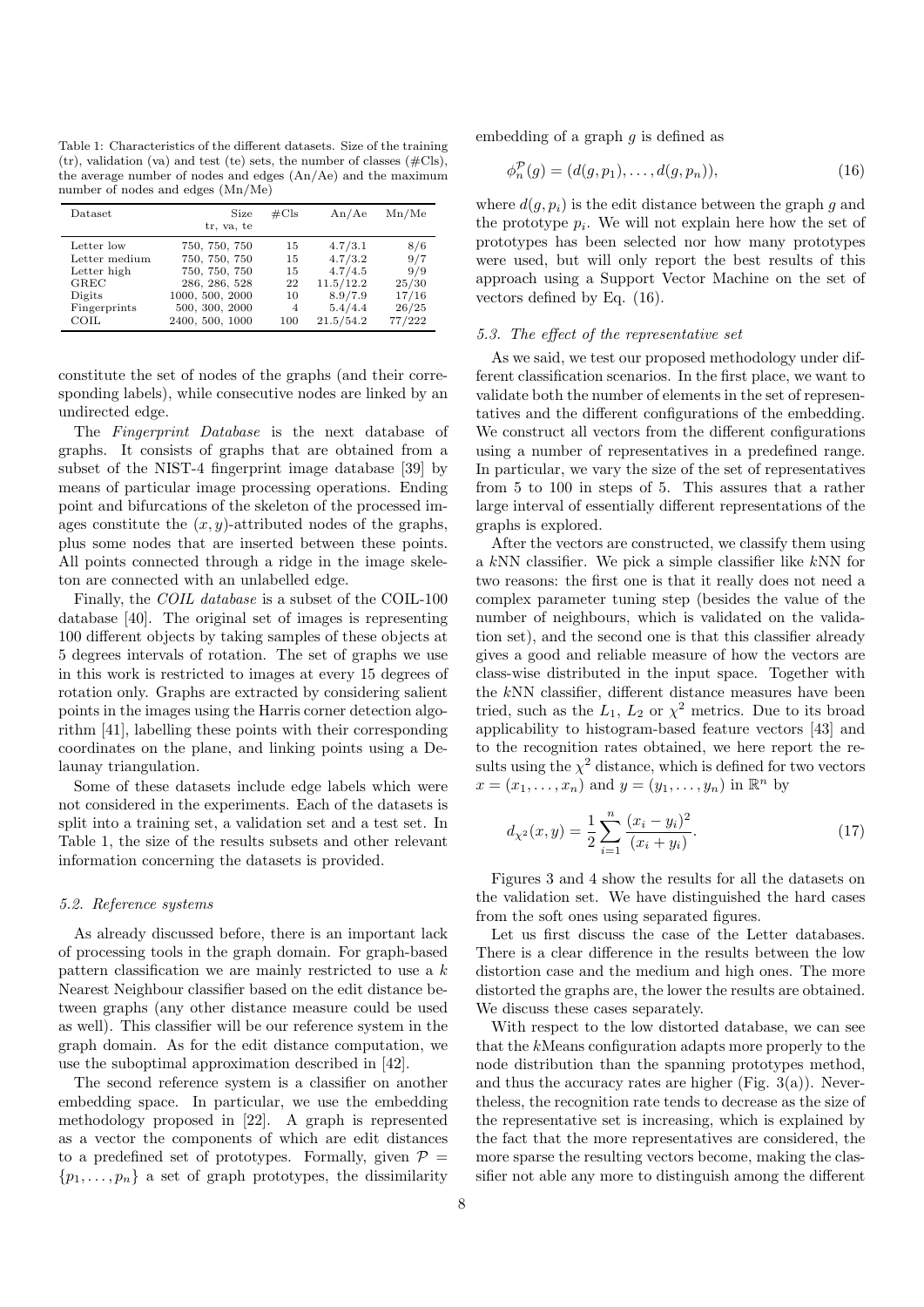

Figure 3: Validation results for the different databases of letters. Accuracy rates of a kNN classifier in conjunction with a  $\chi^2$  distance on the validation set. The horizontal axis shows different choices of the size of the representative set. The hard configurations of the proposed embedding are depicted in the figures on the left. Soft configurations are shown on the right column of figures.

classes. The soft versions (Fig. 3(b)) perform generally better than the hard ones and the fuzzification makes the results more stable as the size of the representative set increases. It is also interesting to note that the all configurations are more capable than the max ones.

In cases with medium and high distortion (Figs.  $3(c)$ )- $3(f)$ , the input graphs are so badly distorted that there is no actual way to properly reflect the discriminative features of every class in the vectorial representation. Since the nodes of the graph are not in their expected location, the representatives they are assigned to are not the ones they should be, which results in highly distorted vectorial features. This fact even leads to accuracy rates as low as

20% for large representative sets, while for small ones the results are still acceptable but definitively not good. This behaviour is evident for the hard and the soft versions of our embedding procedure.

Regarding the GREC dataset, the results of the kMeans selector are again better than the spanning prototypes ones, which makes sense since kMeans adapts in a more accurate manner to the inherent clusters of the label space. Here again, the soft versions obtain better results than the hard configurations, supporting the idea of a better adaptation to the possible deformations in the represented objects. Concerning the differences between the soft assignments, both the fuzzy kMeans and the mixture of Gaus-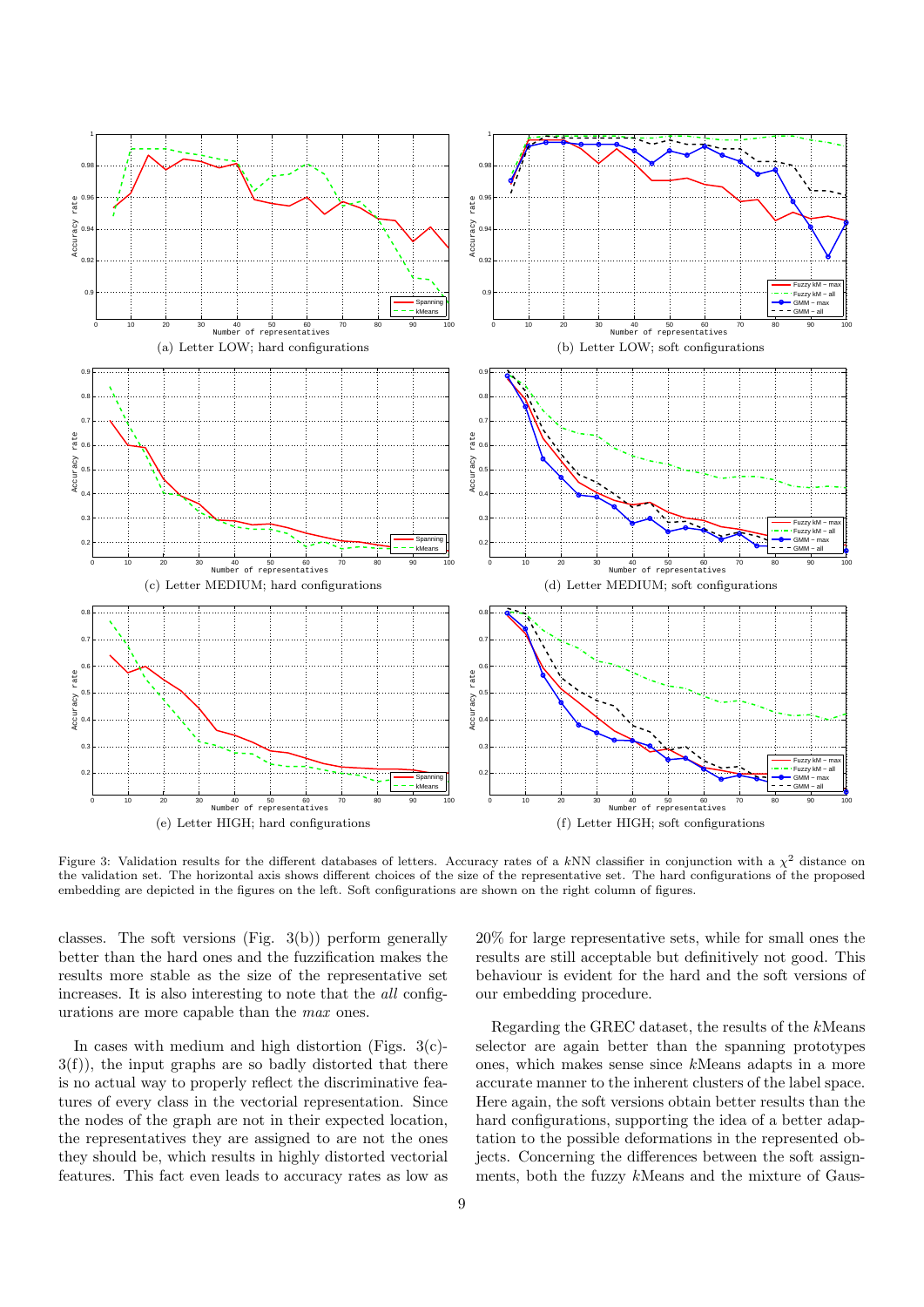

Figure 4: Validation results for the GREC, Digits, Fingerprints and COIL databases. Accuracy rates of a kNN classifier in conjunction with  $a \chi^2$  distance on the validation set. The horizontal axis shows different choices of the size of the representative set. The hard configurations of the proposed embedding are depicted in the figures on the left. Soft configurations are shown on the right column of figures.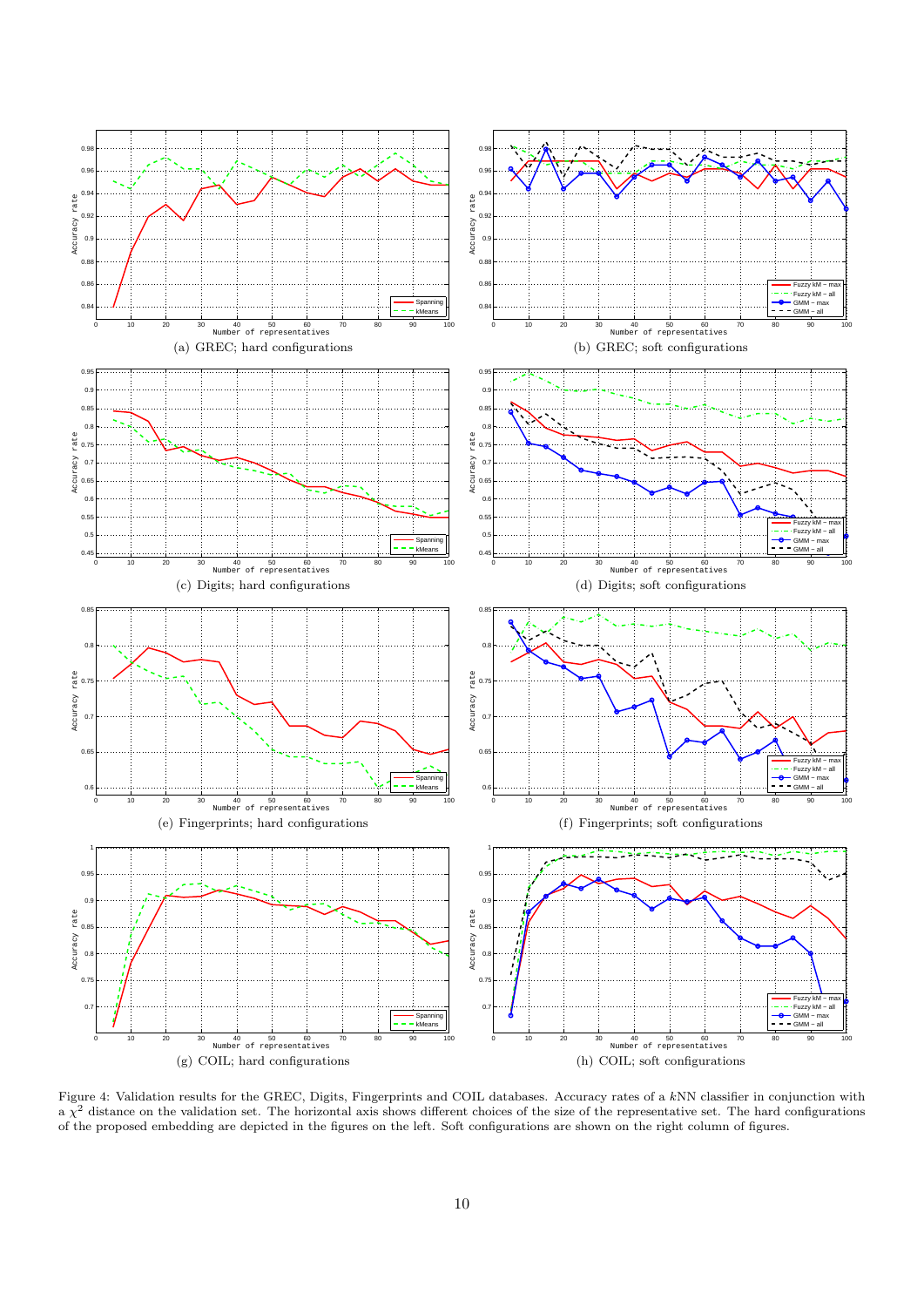sians methods obtain better results for the all approach than for the max one.

The results for the Digits and the Fingerprint datasets obey similar behaviours and thus can be discussed together. In these two datasets of graphs a peculiar phenomenon happens. Here, the spanning prototypes usually perform equally or even better than the kMeans configurations (Figs.  $4(c)$  and  $4(e)$ ). The reason for this fact is the inherent distribution of the nodes in the label space. These are uniformly distributed among their range just like a regular grid in the space, preventing kMeans from properly discovering good representatives. In any case, small sets of representatives perform better since global relations in the nodes of the involved graphs are more accurate to describe their shape (and thus their class). Among the soft versions (Figs. 4(d) and 4(f)), the fuzzy kMeans with the all edge assignment stands out with respect to the other soft versions, since this configuration is capable to perform in a stable manner along the increasing sets of representatives.

Finally, the COIL database shows no relevant differences between the two hard versions of the proposed embedding (Fig.  $4(g)$ ) but a performance worth mentioning in the case of the all edge assignment configurations. This behaviour is explained by the nature of the database itself. The Harris salient point detector is quite unstable and, moreover, the images in the COIL database are turning around. By fuzzifing the assignment of nodes (fuzzy  $k$ Means and GMM) and the assignment of edges  $\left(\frac{all}{k}\right)$ , the proposed methodology is able to adapt to the changes that two similar images may show in their respective graph representations.

### 5.4. Results

After having studied the influence of the set of representatives for each database by means of a kNN classifier, we now apply a more sophisticated classifier to our vectorial representation of graphs. As discussed in the introduction of this work, this is in fact one of the main goals that are wanted to be achieved, this is, apply a complex learning algorithm to graph-based input representations. For each database, we pick up the best performing representative set for the six different configurations of the proposed embedding in terms of the accuracy rate of the previously presented kNN classifier results. With these vectors at hand, we train a support vector machine and validate the meta-parameters using the corresponding validation set. Solving the tasks of learning the set of representatives and the meta-parameters of the SVM classifiers by two different tasks is clearly suboptimal. Nevertheless, we proceed in this way because the joint task would not be computationally feasible since one SVM classifier would have to be trained for every choice of the size of the representative set.

For the SVM learning, we have used a linear kernel and the associated C parameter and a radial basis function kernel with the C and  $\gamma$  parameters associated to it. Due to the fact that the validation of the number of elements

in the set of representatives is done using a  $\chi^2$  distance (Eq. (17)), we also use a  $\chi^2$  kernel for the SVM training step. The  $\chi^2$  kernel is defined analogously to the radial basis function kernel as:

$$
\kappa_{\chi^2}(x, y) = \exp(-\gamma \cdot d_{\chi^2}(x, y)),\tag{18}
$$

for two vectors  $x, y \in \mathbb{R}^n$  and  $\gamma > 0$ . Finally, with the best performing set of parameters on the validation set, we retrain the SVM model on the train set and apply it on the test set. The results are reported in Table 2.

As we can see in the table, the results of the proposed embedding methodology can compete with the two chosen reference systems in both the graph and the embedding domain. Regarding the reference system in the graph domain, there is, for all databases, at least one of the six proposed configurations that is tied or even statistically better than a kNN classifier using the Graph Edit Distance.

These results suggest that the proposed embedding methodology is able to keep the inter-class and intra-class distances among graphs, at least to the same degree as Graph Edit Distance does. Moreover, a tied result compared to the edit distance classifier is indeed a success since the computation of the edit distance is more costly than the methodology we propose in this work. As reported in [42], the edit distance approximation has a complexity of  $\mathcal{O}(n^3)$ , where *n* is the size of the involved graphs (number of nodes). In our case, the description of a graph by a feature vector can be obtained by visiting the n nodes and the m edges of a graph, leading to a complexity of  $\mathcal{O}(n+m)$ , plus the cost of comparing each node to the set of representatives.

The results that are statistically significantly lower than those obtained with the first reference system can all be explained by the nature of the graphs where these results are gotten from. In particular, we only get lower results than the first reference system in some (not all) configurations of the proposed embedding approach for the medium and highly distorted letters and the Digits databases. The graphs in these sets represent objects with an inherent highly distorted structure, making the assignment of nodes to representatives a confusing step for the proposed approach, and thus obtaining low classification rates because we are not able to learn the intrinsic category model. In situations like this and although its high computational complexity, the edit distance is still an effective measure since deformations are properly taken into account. Nevertheless, it is worth noting that, even in these cases, the fuzzy kMeans with the all assignment configuration performs equally (or better) than the reference system.

With respect to the second reference system, the results of the proposed embedding approach are again adequate. The soft versions of the embedding methodology together with the *all* assignment of edges give rise to accuracy rates that are comparable to that of the embedding reference system. Only in the case of the highly distorted letters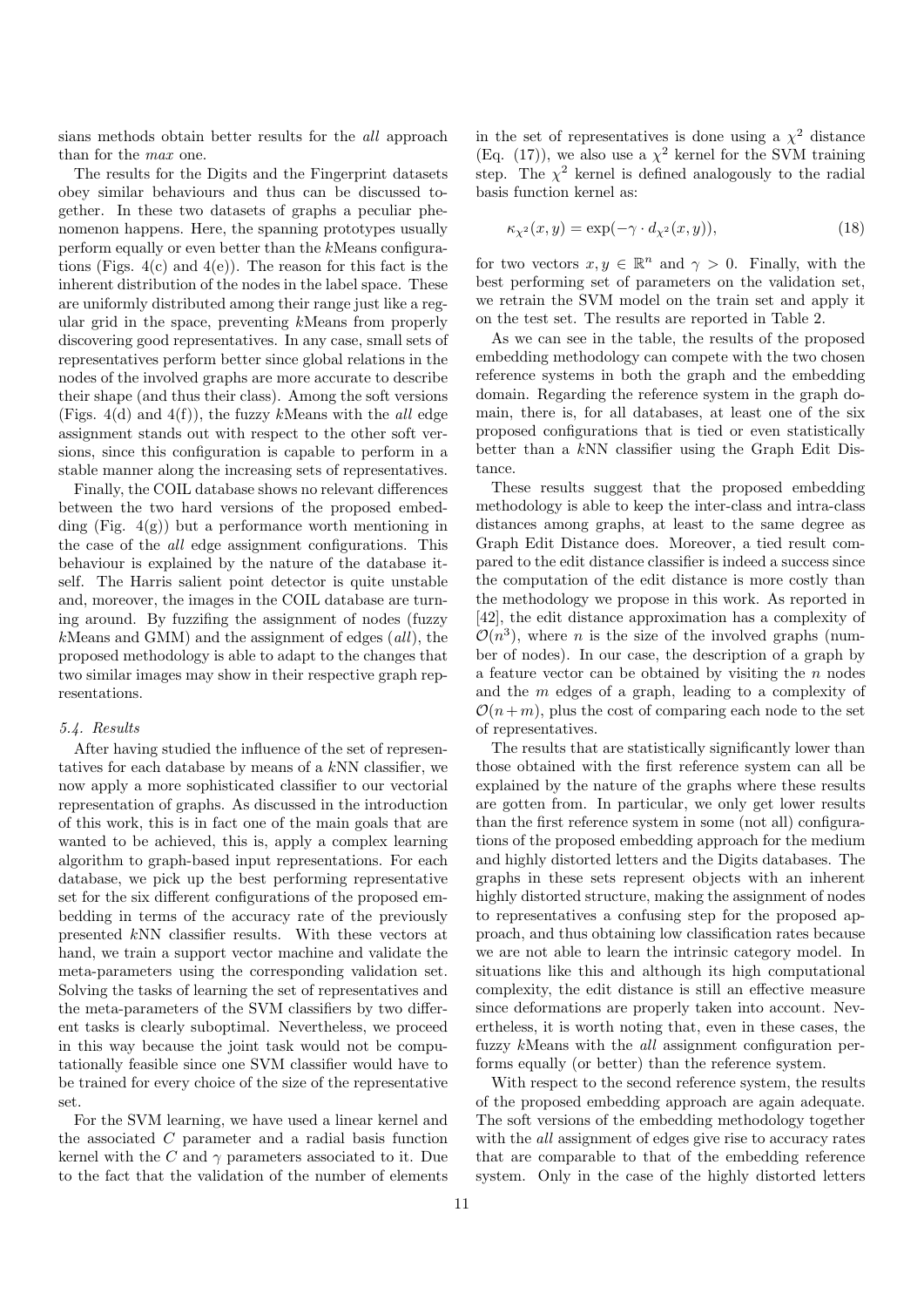Table 2: SVM results on the test set.

|                                                                                     | Reference systems                                    |                                                      | Embedding configurations                                                       |                                                                                                 |                                                                                                |                                                                                         |                                                                                      |                                                                                                                           |  |
|-------------------------------------------------------------------------------------|------------------------------------------------------|------------------------------------------------------|--------------------------------------------------------------------------------|-------------------------------------------------------------------------------------------------|------------------------------------------------------------------------------------------------|-----------------------------------------------------------------------------------------|--------------------------------------------------------------------------------------|---------------------------------------------------------------------------------------------------------------------------|--|
| Dataset                                                                             | $kNN$ - Graph<br>Edit Distance                       | Dissimilarity<br>Embedding                           | Spanning<br>Hard                                                               | $k$ Means<br>Hard                                                                               | Fuzzy kMeans<br>Soft max                                                                       | Fuzzy kMeans<br>Soft all                                                                | <b>GMM</b><br>Soft max                                                               | <b>GMM</b><br>Soft all                                                                                                    |  |
| Letter low<br>Letter medium<br>Letter high<br>GREC<br>Digits<br>Fingerprint<br>COIL | 99.3<br>94.4<br>89.1<br>95.5<br>97.4<br>79.1<br>93.3 | 99.3<br>94.9<br>92.9<br>95.1<br>98.7<br>83.1<br>96.8 | 99.0<br>$75.4$ 00<br>67.2 00<br>97.7 ①2<br>88.9 00<br>- 2<br>79.7<br>0<br>92.1 | 99.2<br>88.4 00<br>82.0 00<br>97.9 <sub>0</sub> 2<br>89.300<br>81.5 <sup>O</sup><br>- 0<br>93.1 | 99.6<br>88.1 00<br>$85.0$ 00<br>97.9 <sub>0</sub><br>$91.3$ 00<br>80.4 <b>@</b><br>92.9<br>- 0 | 99.8<br>92.8<br>87.7<br>- 0<br>98.1 02<br>97.1<br>- 0<br>$81.5\,\mathrm{O}$<br>$97.3$ ① | 99.4<br>$90.0$ 00<br>84.6 00<br>99.2 02<br>87.0 00<br>82.0 <sup>O</sup><br>93.5<br>0 | 99.7<br>93.0<br>87.8 0<br>$99.0 \text{ } \odot \odot$<br>$91.4$ 00<br>81.8 <sup>O</sup><br>98.1 <sub>0</sub> <sup>2</sup> |  |

 $\textcircled{1/2}$  Statistically significant improvement over the first/second reference system (Z-test using  $\alpha = 0.05$ ).

 $\bullet$ / $\bullet$  Statistically significant deterioration over the first/second reference system (Z-test using  $\alpha = 0.05$ ).

and the Digits dataset -which are also highly distorted in nature- the results are statistically worse. The explanation for this fact is the same as the one given for the first reference system, namely that the edit distance is much more capable to cope with high distortions in graphs than the proposed embedding approach. Moreover, the dissimilarity representation based on different prototypes helps with the performance on these difficult graphs.

In the other databases, we obtain a tied result (or a better one in the GREC and COIL cases) which should be considered as a success due to the computational complexity of both methods. The complexity of the reference system is governed by the computation of the edit distance between each graph and the set of prototype graphs. As already discussed before, graph edit distance is much more costly than the construction of our vectorial representation.

Despite the good results obtained for the soft versions of the proposed embedding, together with the all edge assignment, it should be noted that the other four representations are not generally capable to get comparable results to the second reference system. Only by fuzzifying the node (Fuzzy kMeans and GMM) and the edge assignments (all method, Eq. (12)), we are capable to compete with the chosen reference system. Nevertheless, these remarkable results, together with its low computational complexity, make the described embedding methodology of graphs an attractive choice.

# 6. Conclusions

Feature vectors for pattern recognition are of great importance due to their easy manipulation and the wealthy algorithmic repository available. It is known, though, that graph-based representations can overcome their limitations in terms of their representational power. However, the use of graphs as inputs to be processed is restricted to the kNN family of algorithms for data analysis. Graph embedding in vector spaces is a powerful technique to bridge the gap between the representational power of graphs and the rich set of algorithms that are available for feature vector representations of patterns.

In this work, we have proposed a novel technique for embedding a graph into a vector space. The proposed approach explicitly builds a vector of features for each graph counting the frequency of appearance of a specific set of representatives of the labels of the nodes and their respective relations in terms of appearing edges. The embedding lies on the idea that two nodes should count as the same representatives if they are close enough, and an edge in the graph should count as the relation between the closest representatives of the nodes that this edge in linking. It is crucial, thus, a proper selection of this set of representatives. In this paper, different representative selectors have been used and also different corresponding edge assignment methodologies have been proposed.

The major benefit of this methodology is the fact that, unlike most of the other graph embedding methodologies, it does not require a high computational cost. The extracted features can be obtained by just visiting the explicit representation of the graphs -node labels and adjacency matrix- and they do not depend upon searching substructures among the graphs, which dramatically increases the complexity of other techniques.

We have provided a wide experimental study of the proposed methodology. It reveals that the proposed algorithm can compete with state-of-the-art classification approaches, both in the graph domain and in another embedding space, even when other techniques make use of domain-specific knowledge. In particular, we have used several databases of graphs describing objects of different nature. Despite the simplicity of the feature we propose in this work, we have reported results that are statistically at the same levels as the those of the reference systems.

The question of which should be the representative set selector has no clear answer. The proper answer would be in terms of every specific database that is being analysed. Different databases have different distribution of node attributes and thus different selectors should be considered. In any case, those selectors that aim at correcting possible wrong node attributes due to a noisy extraction process of graphs obtain better results that those that do not take care of such situations.

There is still a lot of work ahead with respect to the proposed methodology. First of all, the embedding ap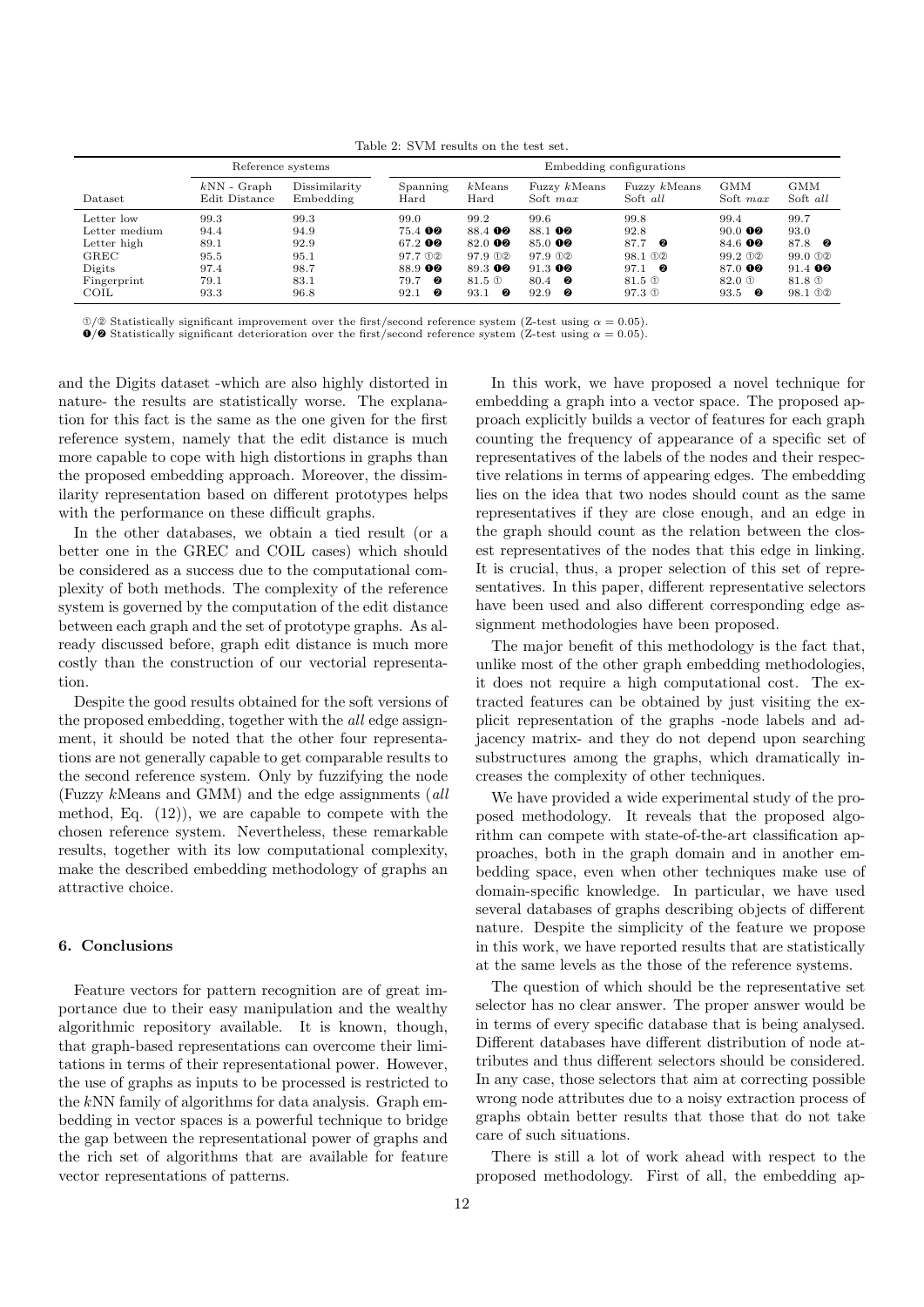proach has been only evaluated under graphs whose node attributes are points on the plane. It would be interesting to check for its performance on graphs with higher dimensional labels. Another main concern of the authors is how to apply this methodology to edge attributed graphs. The way it has been proposed does not allow for the introduction of labelling information in the edges of the graphs, since only appearances between representatives are taken into account as long as there is an edge between two nodes close to those representatives. An important issue that should also be considered is the fact that different representative sets could be complementing ones to others, thus incorporating the proposed methodology into a multiple classifier system could be beneficial for classification purposes. Finally, in this work, only SVM classifiers have been considered from the wide set of tools that are available in the vector domain. Perhaps other classifiers are more capable to exploit the features we propose for embedding a graph into a vector space.

## Acknowledgments

This work has been supported by ... Moreover, the authors would like to thank Dr. Kaspar Riesen for providing us with the databases that are used in this work and the corresponding implementations of the reference systems.

#### References

- [1] R. Duda, P. Hart, D. Stork, Pattern Classification, second ed., Wiley-Interscience, 2000.
- [2] C. Bishop, Neural Networks for Pattern Recognition, Oxford University Press, 1995.
- [3] B. Schölkopf, A.J. Smola, Learning with Kernels: Support Vector Machines, Regularization, Optimization, and Beyond. MIT Press (2002).
- [4] D. Conte, P. Foggia, C. Sansone, M. Vento, Thirty years of graph matching in pattern recognition. International Journal of Pattern Recognition and Artificial Intelligence, 18 (3), pp. 265- 298 (2004).
- [5] H. Bunke, K. Riesen, Towards the unification of structural and statistical pattern recognition, Patter Recognition Letters, accepted for publication.
- [6] T. Gärtner, Kernels for Structured Data, World Scientific (2008).
- [7] J. Lafferty, G. Lebanon, Information diffusion kernels, Advances in Neural Information Processing Systems, vol. 15, MIT Press, 2003, pp. 375-382.
- [8] R. Kondor, J. Lafferty, Diffusion kernels on graphs and other discrete input spaces, in: Proceedings of 19th International Conference on Machine Learning, 2002, pp. 315-322.
- [9] D. Haussler, Convolution kernels on discrete structures, Technical Report UCSC-CRL-99-10, University of California, Santa Cruz, 1999.
- [10] C. Watkins, Dynamic alignment kernels, in: A. Smola, P. Bartlett, B. Schölkopf, D. Schuurmans (Eds.), Advances in Large Margin Classifiers, MIT Press, 2000, pp.39-50.
- [11] H. Kashima, K. Tsuda, A. Inokuchi, Marginalized kernels between labelled graphs, in: Proceedings of the 20th International Conference on Machine Learning, 2003, pp. 321-328.
- [12] K. Borgwardt, C. Ong, S. Schönauer, S. Vishwanathan, A. Smola, H.P. Kriegel, Protein function prediction via graph kernels, Bioinformatics 21 (1) (2005), pp. 47-56.
- [13] T. Gärtner, P. Flach, S. Wrobel, On graph kernels: hardness results and efficient alternatives, in: B. Schölkopf and M. Warmuth (Eds.), Proceedings of the 16th Annual Conference on Learning Theory, 2003, pp. 129-143.
- [14] S. Vishwanathan, N.N. Schraudolph, R. Kondor, K. Borgwardt, Graph Kernels, Journal of Machine Learning Research, 11 (2010), pp. 1201-1242.
- [15] S. Kramer, L. De Raedt, Feature construction with version spaces for biochemical application, in: Proceedings of the 18th International Conference on Machine Learning, 2001, pp. 258- 265.
- [16] A. Inokuchi, T. Washio, H. Motoda, An Apriori-based algorithm for mining frequent substructures from graph data, in: Proceedings of the 4th PKDD, 2000, pp. 13-32.
- [17] B. Luo, R.C. Wilson, E.R. Hancock, Spectral embedding of graphs. Pattern Recognition, 36 (10), pp. 2213-2230 (2003).
- [18] R. Wilson, E. Hancock, B. Luo, Pattern vectors from algebraic graph theory, IEEE Transactions on Pattern Analysis and Machine Intelligence 27 (7) (2005), pp. 1112-1124.
- [19] P. Ren, R. Wilson, E. Hancock, Graph Characterization via Ihara Coefficients, IEEE Transactions on Neural Networks 22 (2) (2011), pp. 233-245.
- [20] E. Pekalska, R. Duin, The Dissimilarity Representation for Pattern Recognition: Foundations and Applications, World Scientific (2005).
- [21] E. Pekalska, R. Duin, P. Paclick, Prototype selection for dissimilarity-based classifiers, Pattern Recognition 39 (2) (2006), pp. 189-208.
- [22] K. Riesen, H. Bunke, Graph Classification and Clustering Based on Vector Space Embedding. World Scientific (2010).
- [23] J. Gibert, E. Valveny, H. Bunke, Vocabulary Selection for Graph of Words Embedding. in: J. Vitrià, J.M. Sanches, M. Hernández (Eds.), Proceedings of the 5th Iberian Conference on Pattern Recognition and Image Analysis, Lecture Notes in Computer Science, vol. 6669, Springer, 2011, p.216-223.
- [24] J. Gibert, E. Valveny, H. Bunke, Graph of Words Embedding for Molecular Structure-Activity Relationship Analysis. in: I. Bloch, R.M. Cesar, Jr. (Eds.), Proceedings of the 15th Iberoamerican Congress on Pattern Recognition, Lecture Notes in Computer Science, vol 6419, Springer, 2010, pp. 30-37.
- [25] H. Bunke, K. Shearer, A graph distance metric based on the maximal common subgraph, Pattern Recognition Letters 19 (3) (1998), pp. 255-259.
- [26] M.L. Fernandez, G. Valiente, A graph distance metric combining maximum common subgraph and minimum common supergraph, Pattern Recognition Letters 22 (6-7) (2001), pp. 753-758.
- [27] W.D. Wallis, P. Shoubridge, M. Kraetzl, D. Ray, Graph distances using graph union, Pattern Recognition Letters 22 (6) (2001), pp. 701-704.
- [28] H. Bunke, G. Allermann, Inexact graph matching for structural pattern recognition, Pattern Recognition Letters 1 (1983), pp. 245-253.
- [29] A. Sanfeliu, K.S. Fu, A distance measure between attributed relational graphs for pattern recognition, IEEE Transactions on Systems, Man, and Cybernetics (Part B), 13 (3) (1983), pp. 353-363.
- [30] A. Robles-Kelly, E.R. Hancock, Graph edit distance from spectral seriation, IEEE Transactions on Pattern Analysis and Machine Intelligence 27 (3) (2005), pp. 365-378.
- [31] J. van Gemert, J. Geusebroek, C. Veenman, A. Smeulders, Kernel Codebooks for Scene Categorization, in: D. Forsyth, P. Torr, A. Zisserman (Eds.), Proceedings of the 10th European Conference in Computer Vision, Lecture Notes in Computer Science, vol 5304, Springer, 2008, pp. 696-709.
- [32] J. Gibert, E. Valveny, H. Bunke, Embedding of Graphs with Discrete Attributes via Label Frequencies. Submitted to IJPRAI.
- [33] A.P. Dempster, N.M. Laird, D.B. Rubin, Maximum likelihood for incomplete data via the EM algorithm, Journal of the Royal Statistical Society, B 39 (1) (1977), pp. 1-38.
- [34] G.J. McLachlan, T. Krishnan, The EM algorithm and its extensions, Wiley (1997).